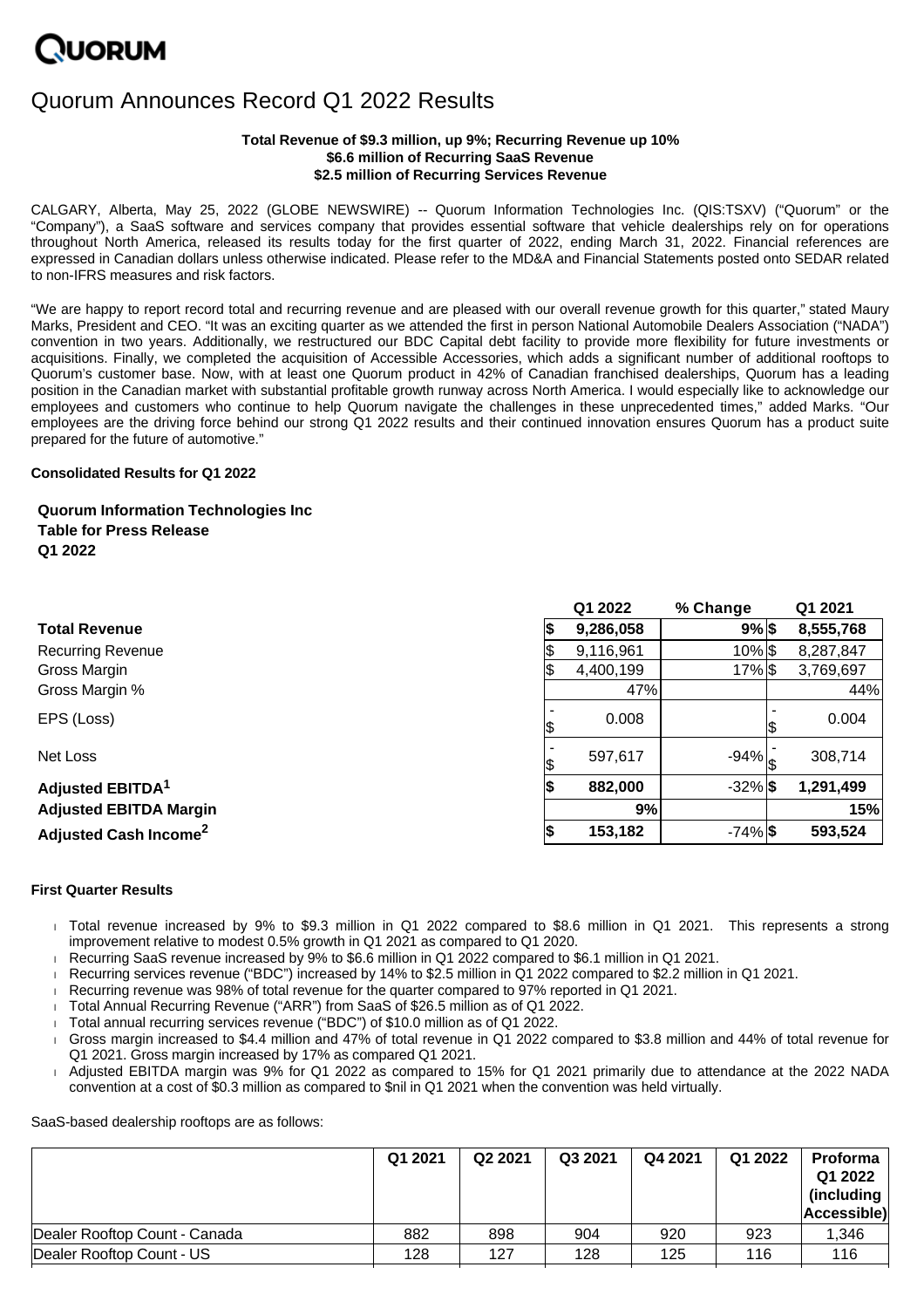| Dealer Rooftop Count<br>Total | .010            | ,025    | റാറ<br>.ujz       | .045             | ,039              | 462     |
|-------------------------------|-----------------|---------|-------------------|------------------|-------------------|---------|
| <b>MRRPL</b>                  | \$2,013<br>.մ∠. | \$2,091 | ሱሳ<br>116<br>∿D∠. | ሱሳ<br>105<br>.⊾ت | ሱሳ<br>124<br>-JZ. | \$1,595 |

Monthly recurring revenue per unit ("MRRPU") implies that, as of the end of Q1 2022, each dealership ("Dealer Rooftop") represents approximately \$25.5K of SaaS ARR.

# **Q1 2022 Business Highlights**

- In February 2022, Quorum restructured its credit facility with BDC Capital Inc. The new facilities significantly reduce interest rates and extends the maturity date from January 15, 2025 to March 15, 2027. The original loan was replaced by a Mezzanine loan and a Cash Flow loan, with the Mezzanine loan replacing the disbursed funds of the original BDC Capital loan and a new Cash Flow loan that can be utilized for acquisitions and working capital requirements.
- In March 2022, Quorum announced new OEM integrated functionality for its PowerLane product. PowerLane is a mobile Service Lane tool that provides customers with a touchless, transparent customer experience that includes media capture capabilities that allow dealership customers to review a video of any necessary repairs.

#### **Subsequent Event**

On April 1, 2022, Quorum completed the acquisition of Accessible Accessories Ltd. ("Accessible") pursuant to a share purchase agreement (the "Agreement") between Quorum and Accessible. Under the terms of the Agreement, the Corporation acquired all of the issued and outstanding shares of Accessible for consideration comprised of \$4,500,000 in cash with a 10% holdback to be released September 30, 2022, pursuant to the terms of an earn-out structure. The Corporation will finance the \$4,500,000 with current cash reserves and its BDC Capital facility. Accessible is Quorum's fourth acquisition since 2017 and marks another step forward in Quorum's strategy to be a full-service provider to automotive dealerships.

# **Quorum Q1 2022 Results Conference Call Details and Investor Presentation**

Maury Marks, President and Chief Executive Officer and Marilyn Bown, Chief Financial Officer will discuss these results on a conference call with a concurrent audio webcast. Details are as follows:

| Date:         | Thursday, May 26 <sup>th</sup> , 2022                      |
|---------------|------------------------------------------------------------|
| Time:         | 11:00 am MT                                                |
| Dial-In $#$ : | Toll-Free North America: 1 (888) 660-6411                  |
| Webcast Link: | <b>Q1 2022 Quarterly Results Conference Call (Webcast)</b> |

The Q1 2022 Results Investor Presentation, a replay of the conference call and a transcript of the conference call will also be available at [www.QuorumInformationSystems.com](http://www.quoruminformationsystems.com/)

#### **About Quorum Information Technologies Inc.**

Quorum is a North American company focused on developing, marketing, implementing and supporting its portfolio of software and services for automotive dealerships that includes:

Quorum's Dealership Management System (DMS) automates, integrates and streamlines key processes across departments in a dealership, and emphasizes revenue generation and customer satisfaction.

DealerMine CRM, a sales and service Customer Relationship Management (CRM) system and set of Business Development Centre services that drives revenue into the critical sales and service departments in a dealership.

Autovance, a modern retailing platform that helps dealerships attract more business through Digital Retailing, improve in-store profits and closing rates through its desking tool and maximize their efficiency and CSI through Autovance's F&I menu solution.

Accessible Accessories, a digital retailing platform that allows franchised dealerships to efficiently increase their vehicle accessories revenue.

Quorum Information Technologies Inc. is traded on the TSX Venture Exchange (TSXV) under the symbol QIS. For additional information, please go to QuorumInformationSystems.com.

#### **Contacts:**

Maury Marks President and Chief Executive Officer 403-777-0036 [Maury.Marks@QuorumInfoTech.com](mailto:Maury.Marks@QuorumInfoTech.com)

Marilyn Bown Chief Financial Officer 403-777-0036 [Marilyn.Bown@QuorumInfoTech.com](mailto:Marilyn.Bown@QuorumInfoTech.com)

Daniela Trnka Investor Relations